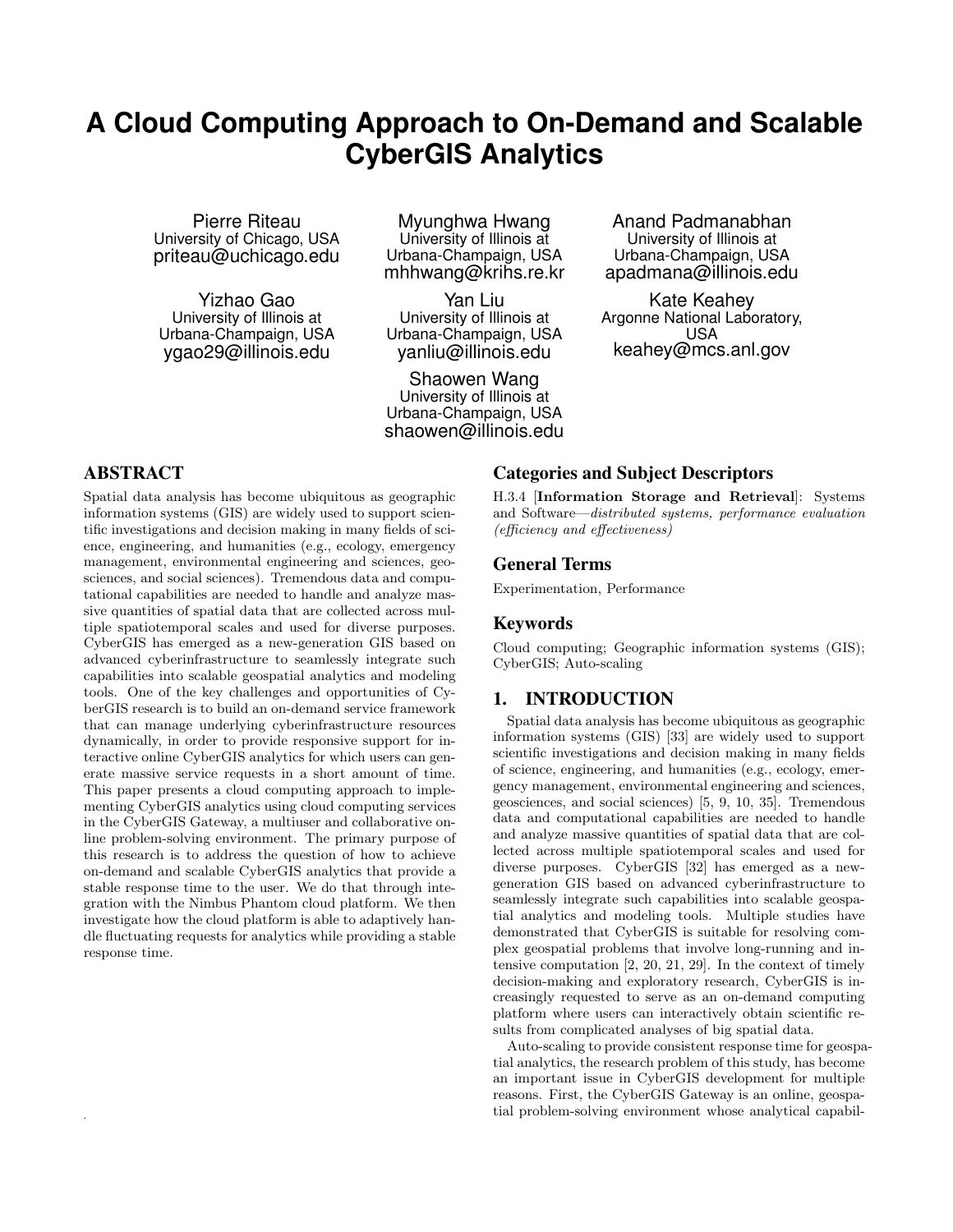ities are shared by multiple users. Demands for analytical operations vary over time and across tasks. The failure to maintain consistent response time during peak demand often has critical impacts on user experience with CyberGIS. For instance, in an online GIS course, a large number of students may want to access a particular CyberGIS analytical service simultaneously and obtain and visualize results within class time. The second reason is associated with the rising trend of providing exploratory spatial analysis in online problem-solving environments, in which users interact with analytical services in real time and generate massive service requests to the backend service infrastructure. For example, researchers or decision makers may want to make changes to analysis parameters and understand the effects of those changes in real time even with large spatial data. To support this exploratory approach, CyberGIS is asked to support high-demand analytical service requests and return analysis results responsively (e.g., in exploratory analyses, results would be expected within seconds). Guaranteeing this level of service across workloads needs computing platforms where data and computational capabilities can be adapted not only to fluctuating numbers of user requests but also to varying sizes of analytical problems. Fortunately, the service-based access to a multitude of processing cores and disk/memory space via cloud computing enables new analytics platforms in which the data and computational capabilities of Cyber-GIS can be elastically adjusted to varying amounts of demand. The key challenges in realizing such a platform lie in deploying spatial analytics on cloud resources, integrating those resources in the CyberGIS infrastructure, balancing computational workload across resources, and scaling the resources dynamically so that acceptable quality of service can be achieved.

The primary purpose of this study is to address the above challenges by taking a dynamic autoscaling approach in integrating CyberGIS with cloud resources. To improve the efficiency of resource usage and achieve the responsiveness required of interactive CyberGIS analytics, we incorporate cloud resources into CyberGIS in an on-demand fashion: since cloud resources are provisioned by using a pay-asyou-go model, we would like to use them only when compute resources are actually needed instead of using a virtual cluster capable of handling peak load scenarios. Our approach was implemented with the Nimbus Phantom service [14, 27], a multi-cloud auto-scaling service that handles the provisioning and termination of instances across different cloud providers, aggregates monitoring information about the cloud providers and evaluates it against auto-scaling policies provided by the user. We evaluated the Nimbusbacked CyberGIS service using a popular spatial regression function in spatial econometrics [22, 1] integrated in Cyber-GIS as an application service, whose results are expected to be returned within seconds. We describe in detail how the CyberGIS architecture was extended to use Phantom, and discuss the details of its implementation. We then show that the proposed approach both reduces the response time and improves the scalability of the spatial regression application compared with using a static set of compute nodes within a local infrastructure. Furthermore, we discuss the practical considerations and experiences we have gained in the process.

The work presented here differs from other approaches in that it provides a flexible scaling-out method for harnessing cloud resources in pursuit of on-demand, standardbased geospatial analytics. It contributes to the CyberGIS and cloud computing literature through a synthesis of cloudbased auto-scaling, geospatial analytics, and online user environments for geospatial problem solving.

## 2. RELATED WORK

Cloud computing [4] is characterized by on-demand provisioning, resource pooling, rapid elasticity, and measured service qualities [18] and provides services in multiple modalities including infrastructure as a service (IaaS), platform as a service (PaaS), software as a service (SaaS), and data as a service (DaaS). Both SaaS and DaaS modalities are suitable for geospatial problem solving, which has variable needs in terms of data, computing, visualization, and collaboration resources. However in order to provide relevant qualities of service to users both SaaS and DaaS have to rely on the capability to provision resources on-demand available via IaaS. Only recently have users begun migrating spatial data processing to cloud environments from desktop applications [6], although distributed spatial data infrastructures have been widely used to exchange geospatial data and to visualize it in the form of Web Map Services [15]. Recent studies have shown that on-demand scalable solutions driven by and optimized for geospatial problem solving – so-called spatial clouds – are increasingly important for data-intensive and large-scale spatial analysis and modeling [7, 34].

Previous research on spatial clouds typically directly employs commercial cloud services and platforms to build applications and services. For example, Schnase et al. [23] developed a climate-analytics-as-a-service system, and Huang et al. [13] and Shao et al. [24] developed geoprocessing applications by taking advantage of Amazon Elastic Compute Cloud, EC2. Baranski et al. [6] created a cloud enabled spatial buffer analysis service and conducted a stress test for scalability evaluation, while Blower [8] implemented a Web Map Service using the Google App Engine. Behzad et al. [7] conducted hydrological modeling and Gong et al. [12] implemented geoprocessing capabilities using the Microsoft Azure cloud computing environment. Zhong et al. [36] investigated custom-distributed geospatial data storage and processing framework for large-scale WebGIS, built on top of the Hadoop platform. Our approach is unique in that we develop a systematic approach to providing a providerindependent elastic scaling platform with a focus on a specific quality of service aspect: response time. We also methodically study its effect on user experience in scenarios relevant to the community. The techniques developed will be applicable to a number of geospatial analytics integrated in the online geospatial problem-solving environment provided by the CyberGIS Gateway.

Elastic autoscaling on clouds essentially provides load balancing by allowing resources to be dynamically acquired and released according to changing resource needs. The changing needs can be met by either scaling horizontally (adding new service instances to distribute additional loads) or vertically (changing the CPU, memory, and disk resources assigned to an already running instance). Cloud providers usually offer only horizontal scaling, since most common operating systems do not support on-the-fly changing of hardware resources. Typically, horizontal scaling is achieved by actively monitoring the system load to detect if rules for acquiring or releasing resources are met. Based on the approach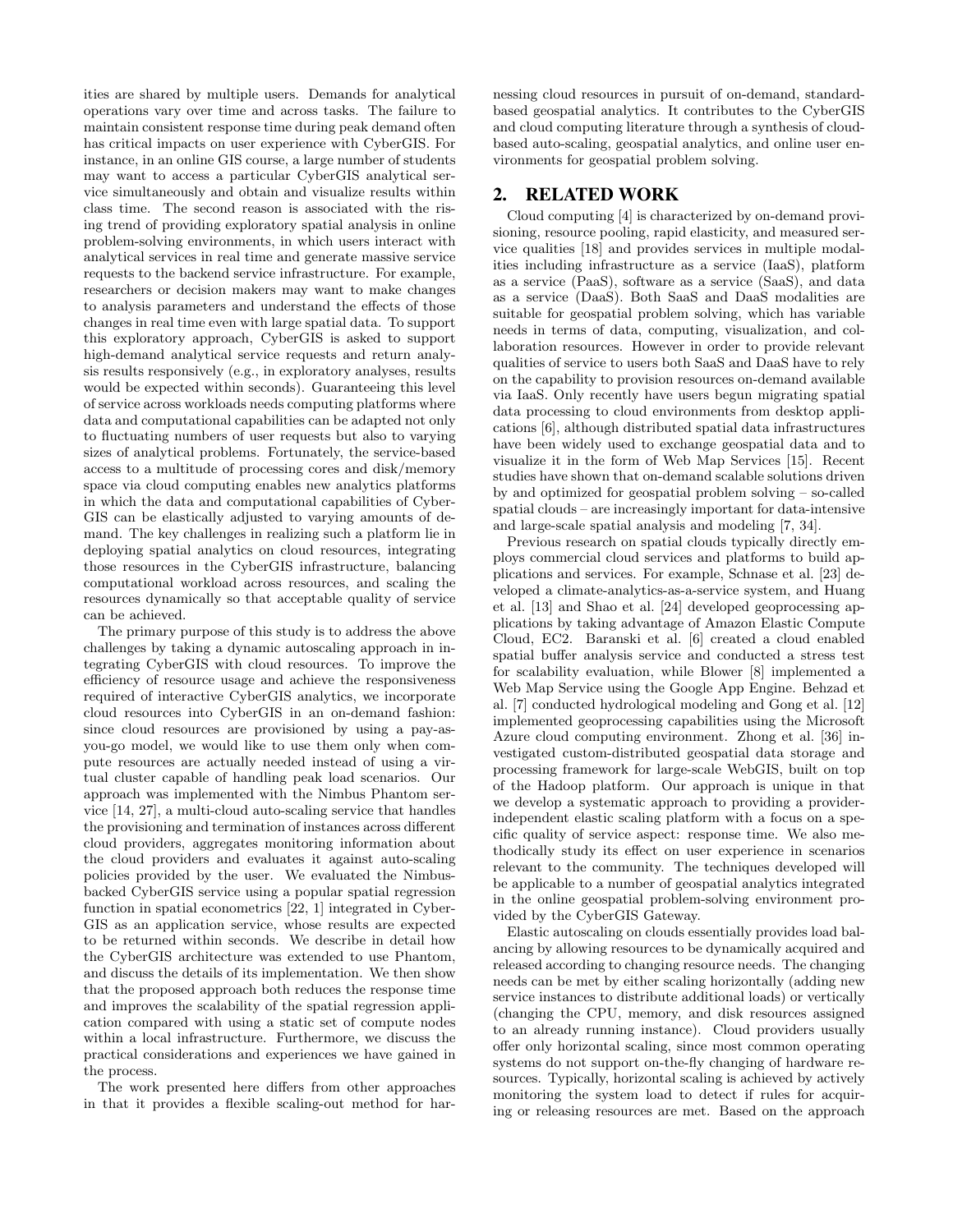

Figure 1: Architecture of CyberGIS

used to derive scaling rules, Lorido-Botran et al. [16] classify autoscaling techniques based on static threshold-based rules, reinforced learning, queuing theory, control theory, and time-series analysis. In contrast to typical schedulebased and rule-based approaches to autoscaling, Mao and Humphrey [17] frame the problem of dynamically allocating/deallocating resources as an optimization problem where the goal is to minimize the financial cost of allocating resources and the problem is constrained by user-specified performance requirements (e.g., deadlines). In the current study through integration with the Nimbus Phantom cloud platform, CyberGIS analytics is able to leverage autoscaling and respond to changing computational demands while striving to maintain a uniform response time across user requests. Rather than solving an optimization problem our study emphasizes the process of real-life adaptation of existing mechanisms to leverage cloud computing and evaluates how well these mechanisms work in practice. Several commercially available platforms provide services similar to Nimbus Phantom, but they either do not address multicloud scenarios, and are not open-source, or target a very specific set of functionality; those features were important in our context because of the flexibility they offer in an area that is still unchartered.

#### 3. APPROACH

Our approach is to extend the CyberGIS Gateway [31, 28, 32] to support on-demand and scalable analysis by integrating the Nimbus Phantom service. We will use a specific CyberGIS application called CGPySAL (an online environment through the CyberGIS Gateway to the PySAL spatial analysis library for spatial econometrics analysis) as a running example to explain our integration techniques. This allows us to both explain the integration process and provide a platform to thoroughly evaluate our approach. In this section, we first present the existing architecture of Cyber-GIS. We then describe how this architecture was extended to autoscaling capabilities, and we discuss the implementation details of this enhanced architecture.

#### 3.1 Architecture

As shown in Figure 1(a), the CyberGIS architecture consists of three tiers. The CyberGIS Gateway provides users with a web interface to submit analysis jobs and get their results. The GISolve middleware [30] serves as a bridge between the gateway and high-end computing and storage resources. Finally, the cyberinfrastructure component comprises storage and compute resources together with resourcespecific services.

The CyberGIS Gateway is an online CyberGIS application environment allowing a large number of users to simultaneously perform compute-intensive, data-intensive, and collaborative geospatial problem-solving. The architecture of the Gateway is service-oriented; each spatial analysis is treated as a service that is composed of several component services with user interface support, distributed resource and data management, and security enforcement. The Gateway provides us with a unique CyberGIS environment to study how to effectively utilize and manage cloud infrastructure for achieving on-demand and scalable CyberGIS analytics.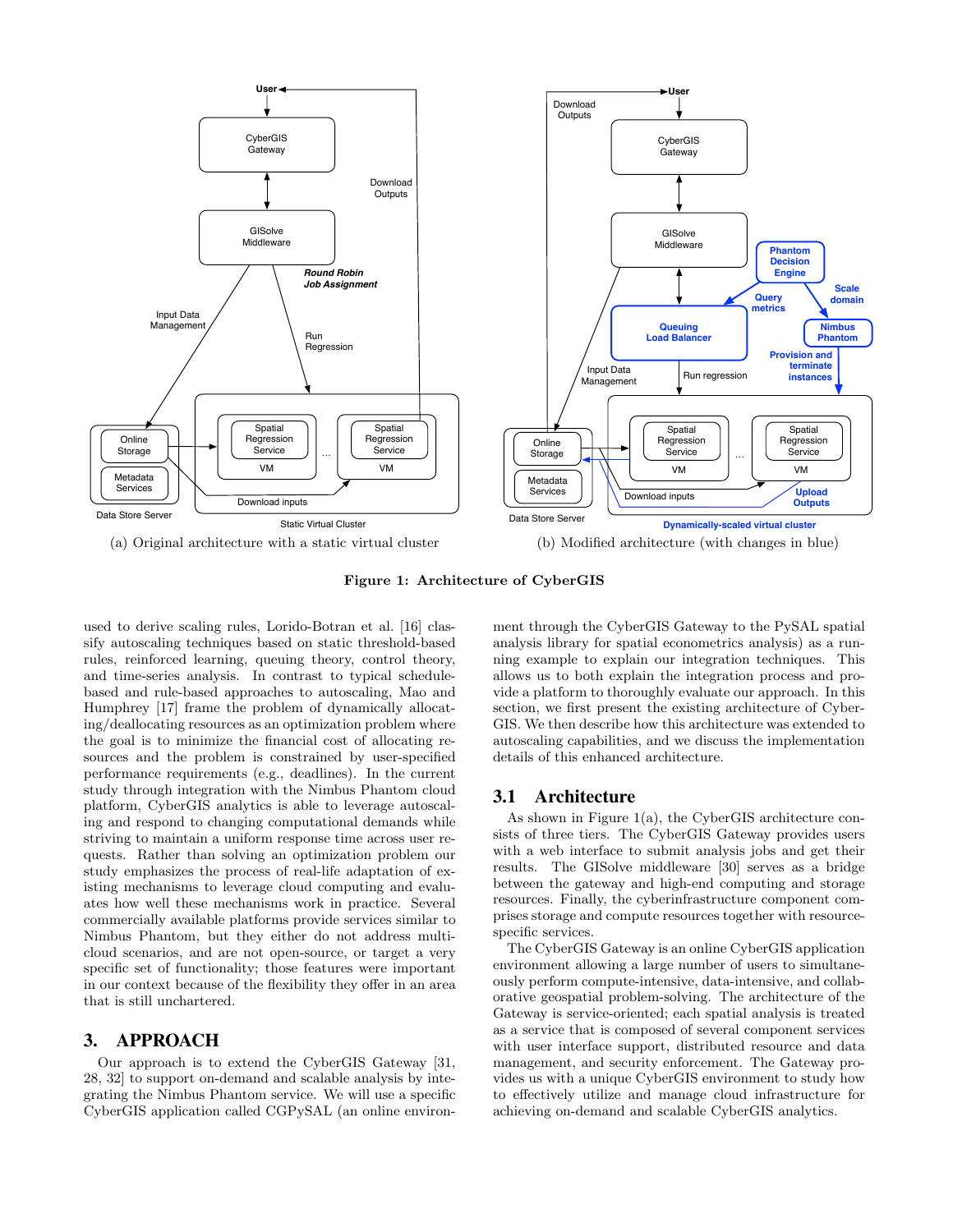The GISolve middleware communicates with the Gateway via REST web service interfaces and facilitates access to advanced cyberinfrastructure and cloud services. For the spatial regression application accessible through the Gateway, GISolve manages access to the data store server and the services provided by a static virtual cluster that serves as the compute environment. Specifically, it serves as a job scheduler by distributing jobs in a round-robin fashion among the spatial regression service instances available in the virtual cluster. It does not implement request queuing, however; hence, requests are rejected when the capacity of the static cluster is reached. Once the results are available after the execution of the service has completed, GISolve handles the callback and communicates the status of the analysis and the location of the results to the Gateway. The messages between the multiple tiers are encoded in JSON format.

The cyberinfrastructure tier for this particular application consists of a data store server and a static compute cluster. The data store server stores data files uploaded by the user via the CyberGIS Gateway as input to requested operations. It runs a service that extracts metadata from the input data on upload so as to facilitate subsequent operations. The static compute cluster consists of a fixed set of nodes, currently represented as manually deployed virtual machines (VMs), in the case under investigation configured to support the spatial regression service. This service exposes interfaces through an Open Geospatial Consortium Web Processing Service. GISolve uses these interfaces to communicate with this service.

When a user submits a spatial regression job, the input consists of analysis parameters such as the URLs of (potentially remote) input data files, model specifications, and estimation methods. The GISolve middleware uploads all input data to the data store server, validates the request, and submits jobs to the static compute cluster, where the jobs can now access the input data and begin computation. Once a spatial regression job successfully finishes its computation, an output summary is sent back to the user through the GISolve middleware and the CyberGIS Gateway. This summary contains the URLs of output data files, such as reports of modeling results, tables of predicted values and residuals, and descriptions of input parameters. Users can follow these URLs to download the output files. These output files are stored as files in the local disks of the VMs providing the spatial regression services. Since our virtual cluster is static, we assume that the URLs will remain accessible over time; and keeping the results on compute nodes allows us to distribute requests to output files across multiple resources, thereby improving access times.

We modified this architecture by extending the GISolve middleware as shown in Figure 1(b) to add autoscaling services allowing it to dynamically add and remove VMs as needed. To make effective use of on-demand compute cloud instances, we extended GISolve's job scheduling capabilities by adding a load balancer. The load balancer is equipped with a queue; it receives job requests from the GISolve middleware and either distributes them to the VMs (when resources are available) or keeps them in the queue when no more jobs can be accepted by any of the VMs. The policy used by the load balancer is to distribute jobs to the instances having the smallest number of active jobs, in order to distribute jobs more fairly than with a round-robin approach.

To perform autoscaling with Phantom, we implemented a custom Phantom Decision Engine [26] that determines the need to scale up or down the domain of spatial regression service instances. For this purpose it tracks the number of requests to the load balancer (the number of queued requests plus active computations on the VMs). Based on this information, the Decision Engine determines the number of VMs needed and updates the parameters of the corresponding Phantom domain to provision additional VMs.

The Decision Engine uses the following scaling policy. When the number of concurrent requests increases, the Decision Engine instantaneously requests more instances to handle the increased load. The number of required instances n is computed with the following formula where  $CurReg$  is the number of current requests (both active and queued) in the system,  $MaxReqVM$  is the maximum limit of requests for each VM,  $SCVMs$  is the number of machines inside the static cluster and  $MaxVMs$  is the maximum number of instances that can be provisioned on the cloud.

$$
n = max(min(\lceil \frac{CurReq}{MaxReqVM} \rceil) - SCVMs, MaxVMs)
$$
, 0)

The history of the number of concurrent requests tracked by the Decision Engine is kept in a circular buffer of configurable length (e.g. 5 minutes). When the number of concurrent requests decreases, the Decision Engine uses the maximum number of connections in the circular buffer as a guide for how many cloud instances should be kept around. Thus, a drop of traffic will not cause instances to be instantaneously terminated: they will be kept in the system for the duration of the circular buffer history. This policy allows us to keep instances ready to handle a future spike of traffic and prevents thrashing.

#### 3.2 Implementation

The architecture components are implemented as follows. The autoscaling service is implemented by using Nimbus Phantom [14, 27], which provides an easy way for users to leverage cloud computing resources. The service can provide high scalability by monitoring resource usage and application-specific metrics that drive scaling policies. Users can scale according to a simple threshold-based policy or, as we have done above, implement more complex policies via a Decision Engine. In addition, the system can provide an increased level of availability by automatically replacing failed cloud instances. Users can interact with Nimbus Phantom through several interfaces: a web interface allows users to easily and intuitively launch and manage instances, while two APIs (a native HTTP API and another one compatible with AWS Auto Scaling) provide scripting and automation capabilities. Cloud resources are managed through the concept of domains: collections of instances that are running on one or multiple clouds and whose size can be scaled up or down.

The queueing load balancer is implemented by using the HAProxy HTTP load balancer version 1.4.18 [25]. HAProxy is an open source TCP/HTTP load balancer that supports distributing HTTP requests among a pool of backend servers. We selected HAProxy for two reasons: (1) it can queue requests when all backend servers are used, which allows us to support large waves of incoming requests, and (2) it provides metrics on the managed workload, such as numbers of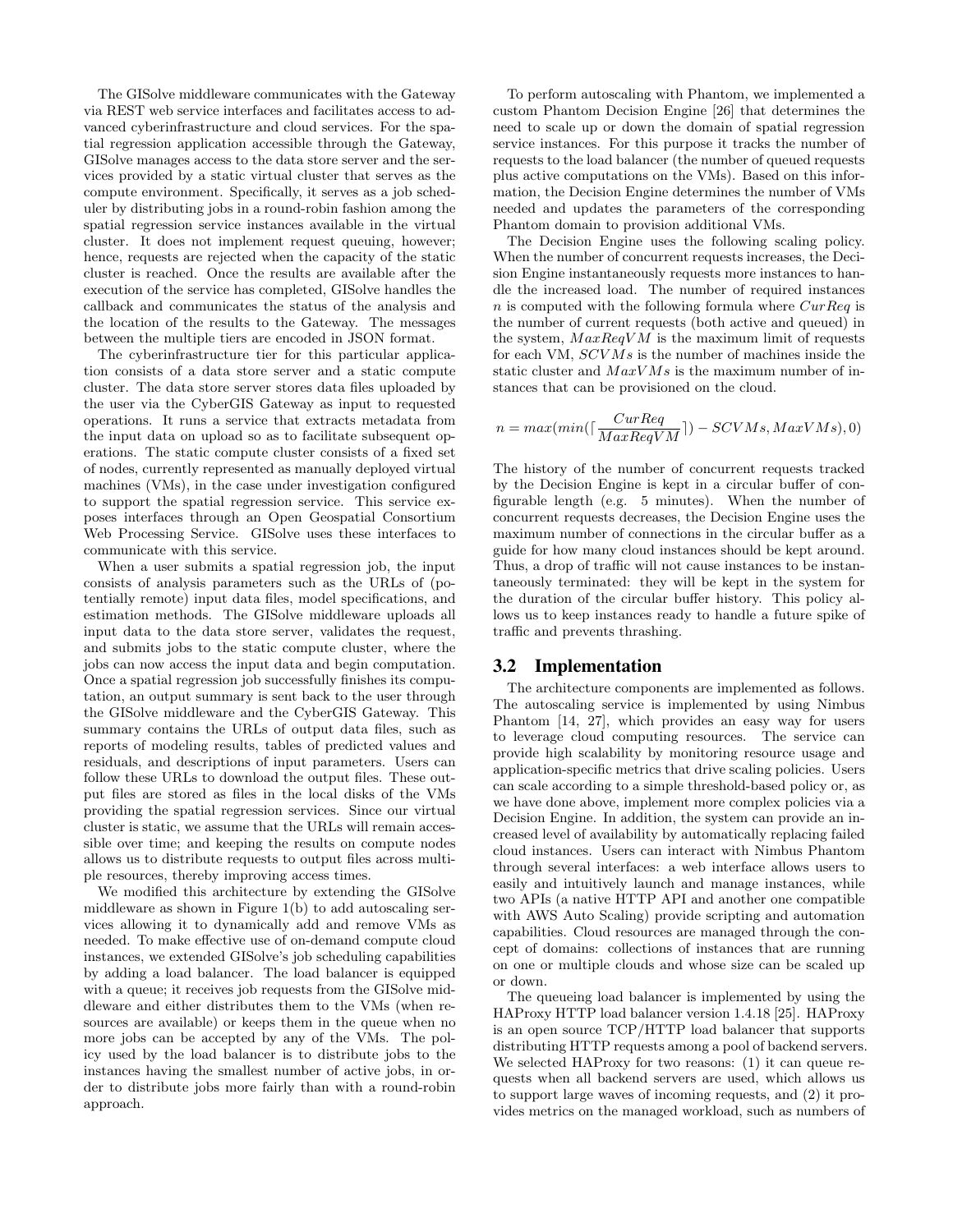queued and active requests, which enables us to determine when resources need to be scaled.

The Decision Engine component leverages a command line tool called haproxyctl [11] to periodically retrieve the number of connections to HAProxy. The Decision Engine uses the Nimbus Phantom native HTTP API to request a change in the number of cloud instances. The Decision Engine periodically queries Phantom in order to follow the status of instances that are being provisioned. When new instances are provisioned, it integrates them in the pool of backend servers known to HAProxy. It considers an instance to have finished booting and be ready for integration once the HTTP port is open (which means that the HTTP server has been started).

To make a newly provisioned instance known to HAProxy, one must modify HAProxy's configuration file and reload. Doing so, however, creates a new process with the updated configuration, while the old process stays alive to handle the existing connections. Thus, the existing request queue stays with the old process, which does not know about any new cloud instances. To get around that difficulty, we use a feature of HAProxy that can dynamically enable or disable existing backend servers. Since the instance IP addresses are not known in advance, we send HAProxy traffic to a pool of ports of the local machine, and we redirect to the correct instance with Destination Network Address Translation using iptables.

The spatial regression service uses PySAL [22] to provide all analytical capabilities for the regression services. It can estimate general linear models through the ordinary leastsquares method. In addition, it utilizes advanced methods, such as the generalized methods of moments and maximum likelihood estimation, to deal with spatial linear models that explicitly account for spatial neighborhood effects in model specification, errors, and both. This component is almost completely unchanged in the cloud architecture. Only the configuration of the VMs is modified in order to store output files directly on the data store server. The data store server provides an NFS export that spatial regression service VMs mount when they are booted.

#### 4. EXPERIMENTAL RESULTS

We ran a series of experiments comparing the behavior of a static cluster of instances and the same static cluster augmented with cloud instances dynamically. We set a maximum limit on the number of cloud instances that can be provisioned dynamically at the same time.

All experiments were performed on the FutureGrid Open-Stack cloud hosted on the Alamo cluster at the Texas Advanced Computing Center. We used dedicated instances for several components of the architecture. The HAProxy load balancer was hosted on an instance with 512 MB of RAM and 1 VCPU. The data store was hosted on an instance with 2 GB of RAM, 1 VCPU, and a 20 GB disk. Both the static and dynamic virtual clusters were composed of Alamo m1.small instances with 2 GB of RAM, 1 VCPU, and a 20 GB disk. All instances used recent Ubuntu amd64 distributions. They are interconnected with Gigabit Ethernet.

The Phantom service was running on the FutureGrid Nimbus cloud hosted on the Hotel cluster at Argonne National Laboratory.

Spatial regression requests were submitted to CyberGIS with the load testing tool Apache JMeter [3] from a client



Figure 2: Average response time for concurrent requests on large input files

machine on the Internet with a latency distance of approximately 150 ms to the Alamo cloud. For our experiments we bypassed the CyberGIS Gateway and the GISolve middleware and configured JMeter to interact directly with HAProxy. This approach allowed us to use the WPS interface of the spatial regression service directly, which simplifies the scripting of the requests.

Each experiment was run only once. We averaged the response time of all the requests during one experiment to produce the results and also display the standard deviation of the response time as error bars.

While the service interface does not impose any restrictions on the locations of input data, in the interest of simplicity here we assumed that the input files are hosted on the data store server.

#### 4.1 Large Requests

In our first experiment, we use a scenario representing scientists using the CyberGIS platform as part of their research work. These users work on a small number of files with large sizes. The scientists make regular requests with different settings in order to explore the correlations in their data sets. We simulate this scenario with the following conditions. Each user performs 5 requests for spatial regression on a data file with 1,000,000 entries and 9 variables. Each user pauses 10 seconds between the requests (time to change the settings). We vary the number of users concurrently accessing the platform from 8 to 16. We configured Apache JMeter to use a ramp-up period of 30 seconds, in order to add variability to the arrival time of the requests. We use a static virtual cluster of 5 instances. We set a maximum of 10 dynamic cloud instances. We keep a request history of 2 minutes.

In this experiment, each instance is set up to process only one concurrent request, since requests on large files require a lot of resources and several concurrent large requests on the same machine can lead to errors due to free memory shortage.

Figure 2 shows the average response time experienced by users in two scenarios: the first (blue) with a service served by a static virtual cluster of 5 instances, and the second (red) with the static virtual cluster augmented with instances dy-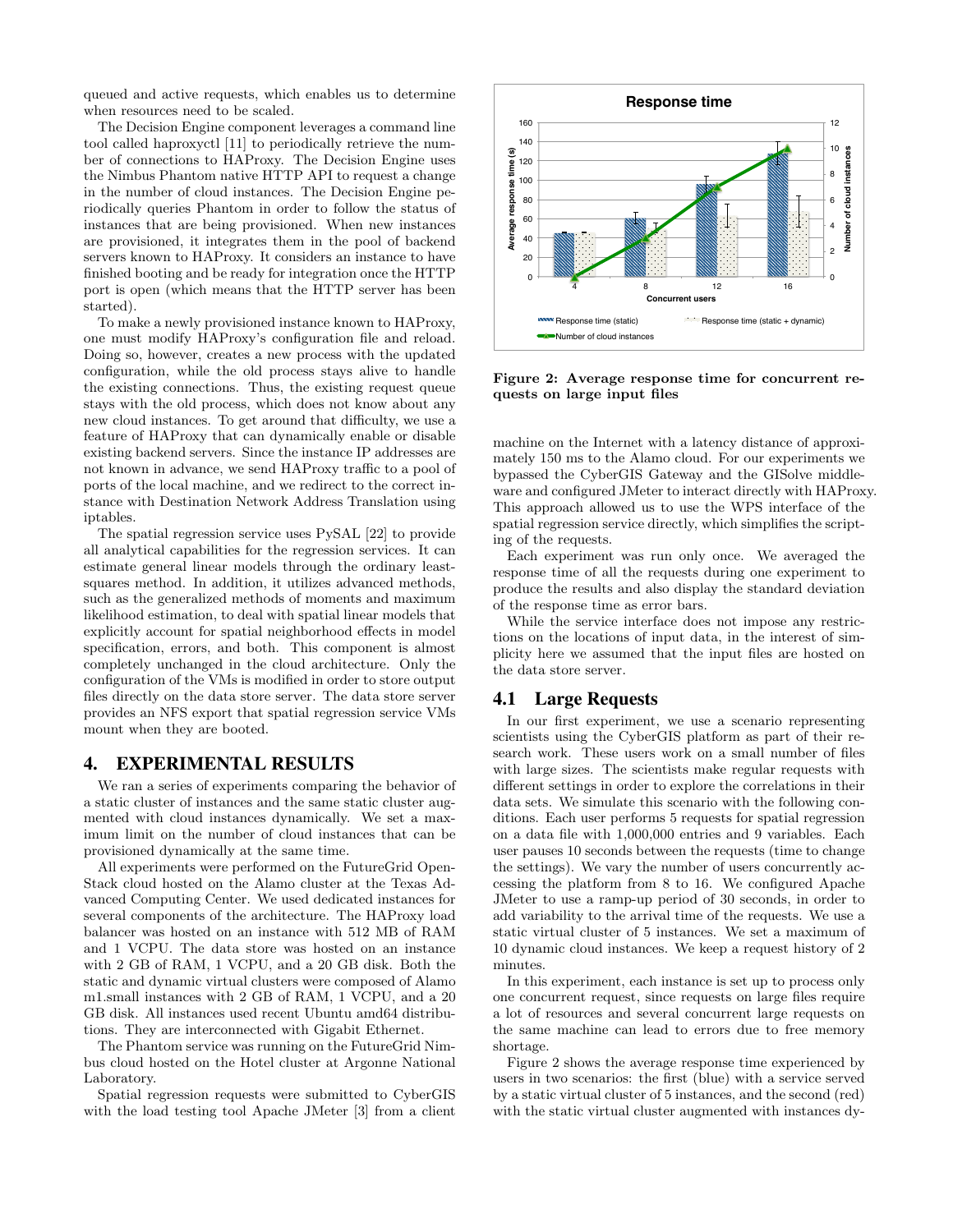

Figure 3: Impact of concurrent requests

namically provisioned from the cloud. The figure shows that while the average latency increases steadily in the static virtual cluster, our auto-scaling architecture handles the increasing load more efficiently by provisioning a proportional number of cloud instances dynamically. In this case, our system deploys enough instances (green line) to have each concurrent user handled by a separate instance.

To better analyze what happens when extending the static resources dynamically with cloud instances, we show in Figure 3 the number of requests to the system and the number of active instances (both the number of dynamic cloud instances and the total number of instances) in the previous experiment with 16 concurrent users. We observe that as the number of requests gets to 16, the number of dynamic cloud instances increases shortly after. The lag between the increase in the number of requests and the increase in active instances is explained by the time taken by the cloud to provision instances. The number of dynamic cloud instances peaks at 10, since this is the maximum that we have set. Without this limit it would peak at 11 (16 concurrent requests minus 5 static VMs).

In Figure 4, we show how those extra instances help reduce the response time for users. Each red bar corresponds to the response time of a separate request. We see that the first group of 16 requests at the beginning of the experiment is answered with increasing response time: the first requests are answered in between 40 to 50 seconds, while the slowest response takes close to 150 seconds. However, this heavy load on our five static instances causes extra cloud instances to be provisioned dynamically. We then observe that the response time decreases as more instances become available, and stabilizes back around 40 to 50 seconds. The high response time at the beginning of the experiment explains why Figure 2 shows a higher response time for 16 concurrent users than for 8, even though once enough instances are provisioned, the same response time should be provided.

# 4.2 Small Files

Our second set of experiment corresponds to a scenario where a classroom of students are attending a CyberGIS tutorial. As they follow the instructions of the tutorial, a large number of students make repeated requests to the service. These requests use small files, since students normally do not need large data sets to learn the software. We simulate this scenario with the following conditions. Each student



Figure 4: Impact of dynamically adding cloud instances over response time



Figure 5: Average response time for the student tutorial use case

performs five requests for spatial regression on a small data file. Each student pauses 10 seconds between requests (time to change the settings). We vary the number of students concurrently accessing the platform from 32 to 64. We use a single instance for the static resources. We set a maximum of 10 dynamic cloud instances. We keep a request history of 2 minutes.

In this experiment, the maximum number of requests per instance is set to 8. Requests on these small files are less resource intensive than in the previous experiment; hence, several requests can be scheduled concurrently on the same VM. We set the maximum number of cloud instances to 10 (in addition to the existing static instance).

Figure 5 shows the average response time of requests for various number of students (32, 48, and 64). The error bars represent the standard deviation of the response time. We can clearly see that the average response time rises significantly when using a single static VM: from 62.5 seconds for 32 students up to more than two minutes for 64 students, an increase of more than 113%. In comparison, the response time when using cloud instances is lower (23 seconds for 32 users) and rises more slowly (29.5 seconds for 64 students, an increase of less than 30%). As in the previous experiment, the number of cloud instances increases linearly with the number of concurrent users.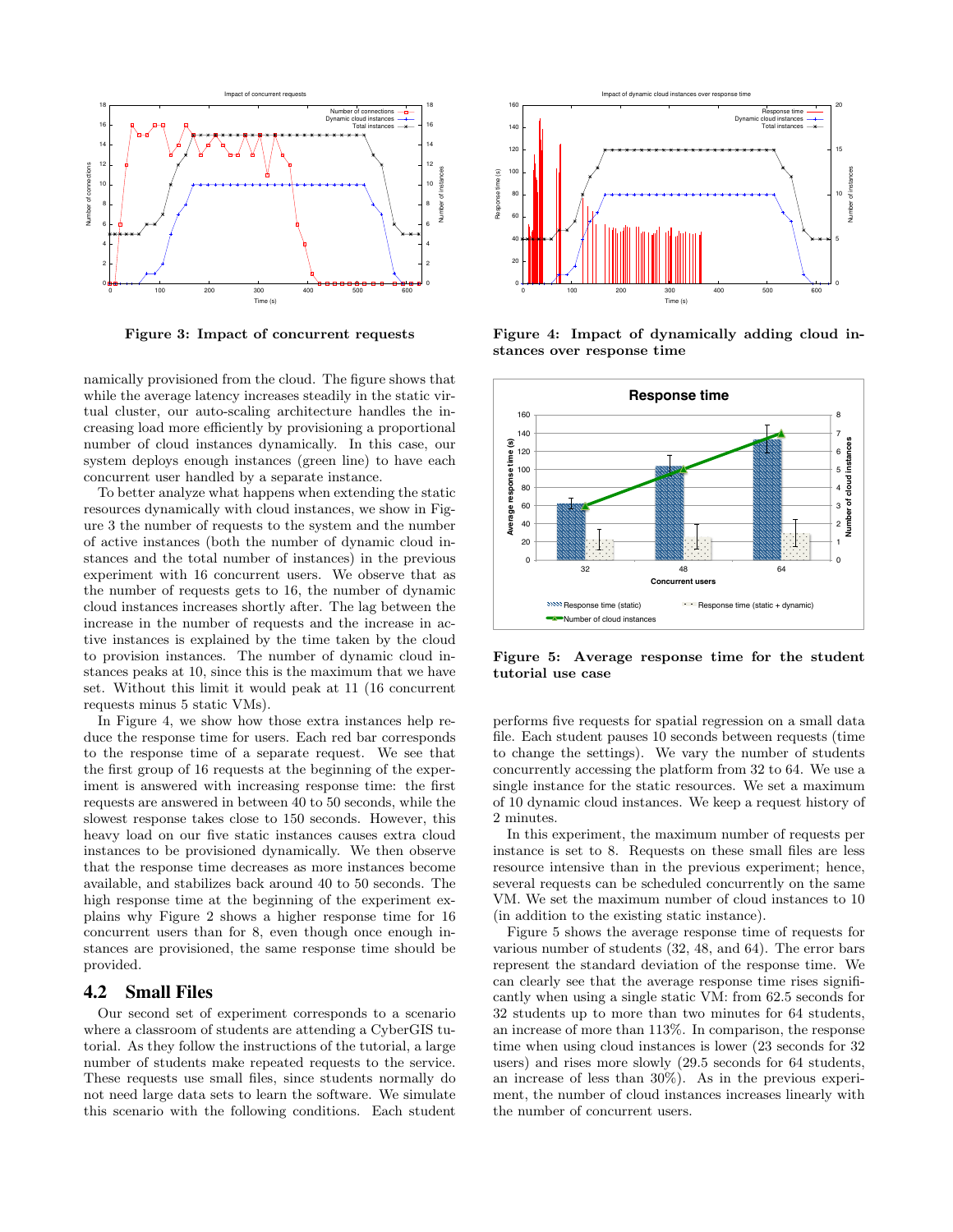# 5. USE CASE ANALYSIS

The spatial regression application accessible through the CyberGIS Gateway is open for access to the spatial econometrics community and other CyberGIS user communities. The typical usage models of the application on the Gateway correspond well with the two scenarios (large data analysis, large number of analysis) that were studied in Section 4. The auto-scaling approach achieved through the integration with the Nimbus Phantom cloud platform plays the key role in satisfying the demanding responsiveness requirements of these scenarios that conventional job-queue-based computing model was not able to meet. Compared with the original solution that dedicated a static virtual cluster for the analysis, the modified auto-scaling based cloud computing model has the advantage of leveraging a large amount of cloud computing resources in an on-demand fashion. In fact, through our experiments we have shown the modified solution leveraging auto-scaling is well positioned to meet the computational and scalabilities requirements posed by both usage models.

Encouraged by this study we are investigating how to use the auto-scaling cloud platform to integrate other Cyber-GIS analytics with interactive requirements (e.g., FluMapper [21]) or other response time requirements (e.g., applications with sporadic high-load access from classroom) and are also compute-intensive and/or data-intensive. Accordingly, we have identified additional features that our approach needs to support: in particular data models that can use cloud-provided storage to persist across the lives of VM instances as well as scale to feed potentially large numbers of VMs. Additionally, we will study further how our system can dynamically adapt to variable request sizes, so that a mix of requests can be handled exploring optimal assignments to resources at job or load balancer level. On the resource management level we seek to make the response times more reliable and uniform so that they can be represented as a true quality of service; this can be achieved via approaches based on pre-deployment and prediction as e.g. in [19], as well as coordination of multiple resources including storage and networking. Finally, last on our wishlist is correlating the response time to the cost aspects of our service: while our initial implementation ran on FutureGrid it is likely that future deployments will use a range of private and commercial clouds and thus leveraging results like [17] will have increased significance.

#### 6. CONCLUDING DISCUSSION

In this paper, we presented our work on extending the architecture of CyberGIS to dynamically add on-demand cloud resources in order to improve the responsiveness of spatial data analysis and highlight the parts of the system that had to be adapted to achieve this goal. We implemented our solution in the context of the CGPySAL application, which gives access to PySAL spatial regression modeling for spatial econometrics analysis. Our experiments, performed on a FutureGrid cloud, show that our system can automatically react to changes in the number of user requests and can provision additional cloud resources accordingly. This allows the response time to remain low with a growing number of requests, which is crucial for maintaining the responsiveness requirements of CyberGIS. While our solution shows good scalability in two separate use cases using different compute

node configurations, we will need to investigate further how to dynamically and economically support variable request sizes. Although we did not encounter data-related limitations in our evaluation, we will also investigate how our system can scale the data storage backend in order to support rapidly the growing sizes of spatial data sets.

# 7. ACKNOWLEDGMENTS

This work was supported by the U.S. Department of Energy, Office of Science, under Contract DE-AC02-06CH11357. This material is also based in part upon work supported by the National Science Foundation under the grant number: 1047916. Any opinions, findings, and conclusions or recommendations expressed in this material are those of the authors and do not necessarily reflect the views of the National Science Foundation.

## 8. REFERENCES

- [1] L. Anselin, P. V. Amaral, and D. Arribas-Bel. Technical Aspects of Implementing GMM Estimation of the Spatial Error Model in PySAL and GeoDaSpace. http://geodacenter.asu.edu/drupal files/sperrorgmm wp2.pdf, 2012.
- [2] L. Anselin and S. J. Rey. Spatial Econometrics in an Age of CyberGIScience. International Journal of Geographical Information Science, 26(12):2211–2226, Dec. 2012.
- [3] Apache Software Foundation. Apache JMeter. https://jmeter.apache.org, 2014.
- [4] M. Armbrust, A. Fox, R. Griffith, A. D. Joseph, R. H. Katz, A. Konwinski, G. Lee, D. A. Patterson, A. Rabkin, I. Stoica, and M. Zaharia. Above the Clouds: A Berkeley View of Cloud Computing. Technical report, University of California at Berkeley, Feb. 2009.
- [5] J. Arrigo, D. Tarboton, and A. Couch. Building and Sustaining Community Cyber-Infrastructure for the Hydrologic Sciences. Eos, Transactions American Geophysical Union, 94(47):435–435, 2013.
- [6] B. Baranski, B. Schäffer, and R. Redweik. Geoprocessing in the Clouds. Journal of the Open Source Geospatial Foundation, 8:17–22, Feb. 2011.
- [7] B. Behzad, A. Padmanabhan, Y. Liu, Y. Liu, and S. Wang. Integrating CyberGIS Gateway with Windows Azure: A Case Study on MODFLOW Groundwater Simulation. In Proceedings of the ACM SIGSPATIAL Second International Workshop on High Performance and Distributed Geographic Information Systems, HPDGIS '11, pages 26–29, 2011.
- [8] J. D. Blower. GIS in the Cloud: Implementing a Web Map Service on Google App Engine. In Proceedings of the 1st International Conference and Exhibition on Computing for Geospatial Research & Application, COM.Geo '10, pages 34:1–34:4, 2010.
- [9] G. J. Bowen, J. B. West, L. Zhao, G. Takahashi, C. Miller, and T. Zhang. Cyberinfrastructure for isotope analysis and modeling. Eos, Transactions American Geophysical Union, 93(19):185–187, 2012.
- [10] B. A. Bryan. High-performance computing tools for the integrated assessment and modelling of